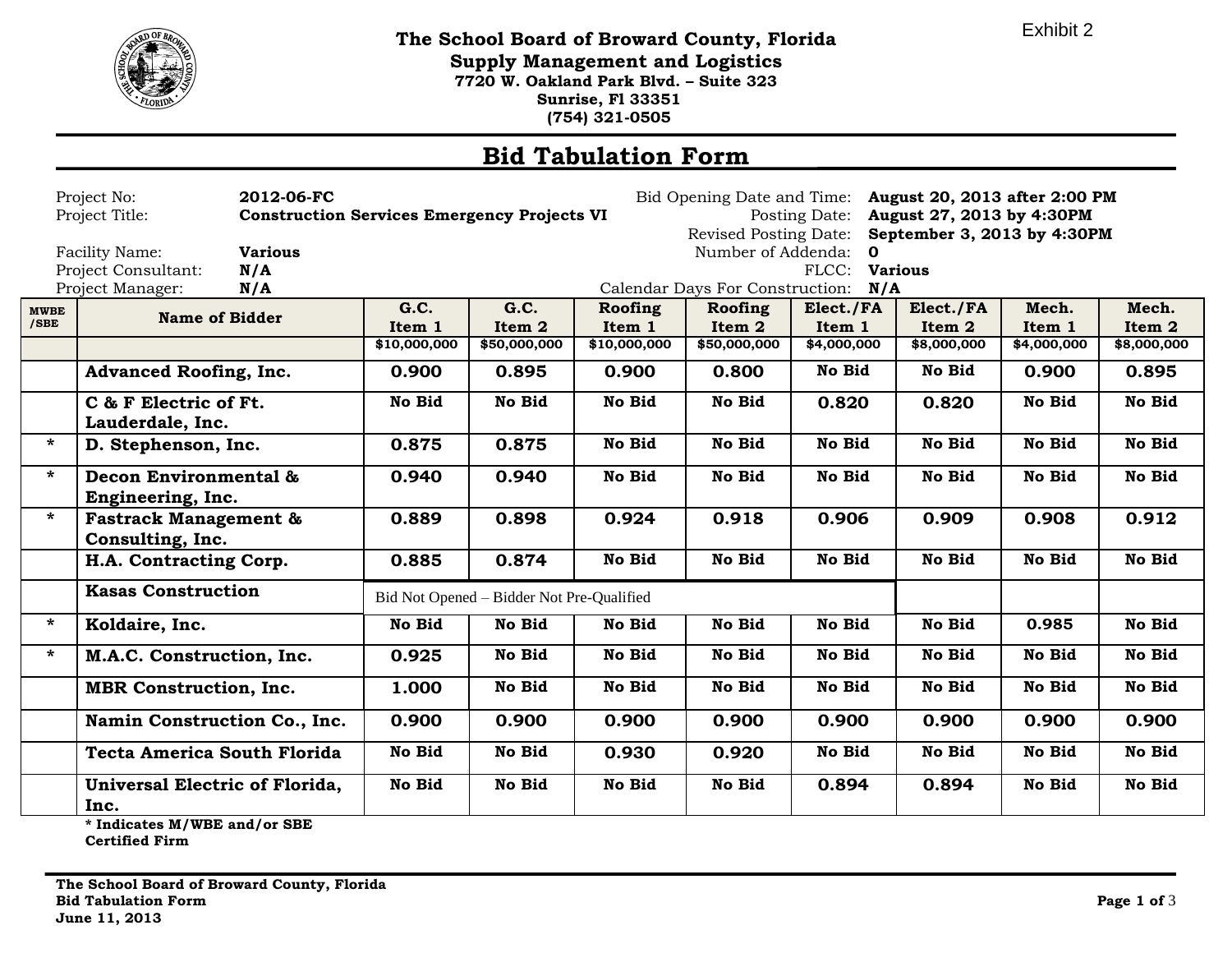

**The School Board of Broward County, Florida Supply Management and Logistics 7720 W. Oakland Park Blvd. – Suite 323 Sunrise, Fl 33351 (754) 321-0505**

## **Bid Tabulation Form**

**Witnessed by:** Denis Herrmann – Manager, Philip D. Kaufold – Construction Purchasing Agent, Eileen Hunt, Construction Purchasing Agent, Bertram Lewars – Specification Writer, Joe Wright - Auditor

## **The Supply Management & Logistics Department intends to recommend that The School Board of Broward County, Florida:**

Award a contract to the successful bidders meeting specifications, terms, and conditions; Advanced Roofing, Inc., for General Contractor Item 1 and 2, Roofing Contractor Item 1 and 2, and Mechanical Contractor 1 and 2. C&F Electric of Ft. Lauderdale, Inc., for Electrical Contractor Item 1 and 2. D. Stephenson, Inc., for General Contractor Item 1 and 2. Decon Environmental & Engineering, Inc., for General Contractor Item 1 and 2. Fastrack Management & Consulting, Inc., for General Contractor Item 1 and 2, Roofing Contractor Item 1 and 2, Electrical Contractor Item 1 and 2, and Mechanical Contractor 1 and 2. H.A. Contracting Corp. for General Contractor Item 1 and 2. Koldaire, Inc., for Mechanical Item 1. M.A.C. Construction, Inc., for General Contractor Item 1. MBR Construction, Inc., for General Contractor Item 1. Namin Construction Co., Inc., for General Contractor Item 1 and 2, Roofing Contractor Item 1 and 2, Electrical Contractor Item 1 and 2, and Mechanical Contractor 1 and 2. Tecta America South Florida, Inc., for Roofing Contractor Item 1 and 2. Universal Electric of Florida, Inc., for Electrical Contractor Item 1 and 2.

Reject the bid received from Kasas Construction, Inc., for failure to comply with Chapter 1013.46, Florida Statutes, 2007 State Requirements for Educational Facilities, Chapter 4.1(1), Board Policy 7003, Document 00008, Pre-Qualification of Contractors Notice, and Document 00101, Advertisement for Bids. Kasas Construction, Inc., was not pre-qualified at the time bids were opened.

Waive as a technicality Decon Environmental & Engineering, Inc.'s, and Namin Construction Company, Inc.'s, modifications to Document 00420, Bid Security Form. Decon Environmental & Engineering, Inc., and Namin Construction Company, Inc., changed "attested" to "witnessed" on page 2 of Document 00420, Bid Security Form. This change was immaterial.

Waive as a technicality M.A.C. Construction, Inc.'s, failure to provide a witness signature on page 4 of Document 00410, Bid Form. The document was signed by M.A.C. Construction, Inc.'s, Secretary and President. Therefore, this omission is immaterial.